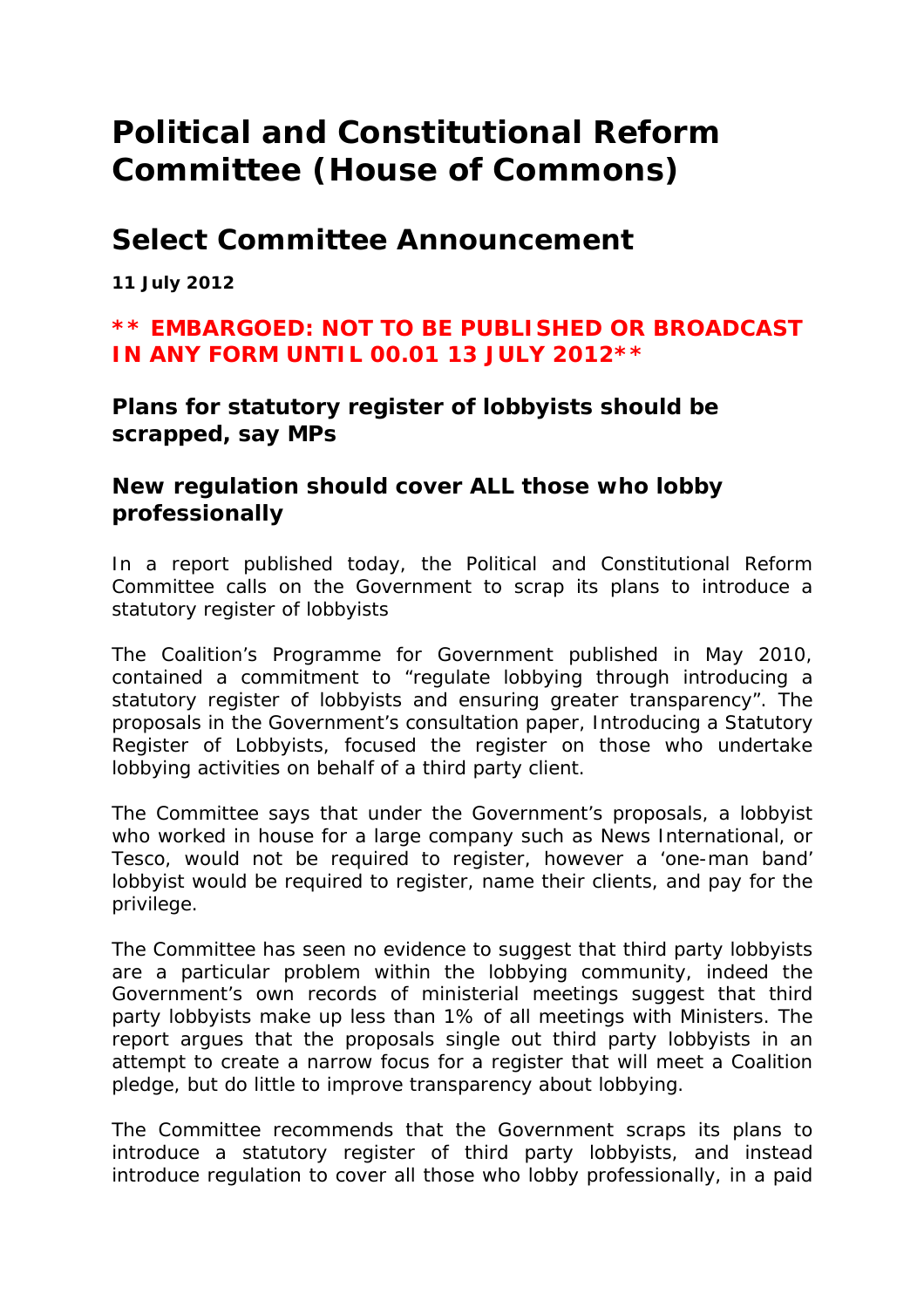role, including those who lobby on behalf, of charities, trade unions, and think tanks.

The Committee recognises that regardless of whether the Government chooses to implement a statutory register, there is much that Government can do to improve transparency about who is lobbying whom. The Committee specifically recommends the Government:

- publish information about ministerial meetings no more than a month after the month in which the meeting occurred(some Departments take up to 8 months to publish meeting details)
- improve the level of detail in meeting disclosures, so that the actual topic of a meeting is disclosed, rather than obscure terms like 'general discussion';
- publish, where applicable, the company or charity number of any organisation that meets with Ministers or officials, so that the identity of the organisation can be properly verified; and
- standardize the format of meeting data, with a view to publishing all ministerial and official meetings on one website, rather than on many different Government websites

Graham Allen MP, Chair of the Committee, said: "The Government proposals target third party lobbyists, yet would produce little more than the current regime of voluntary regulation, without even a statutory code of conduct to regulate behaviour. The UK Public Affairs Council warned that such an approach could even reduce regulation of the lobbying indisutry.

The difficulties around this issue were illustrated by the strong views expressed by different Committee members during the course of the inquiry. On the one hand, Paul Flynn was of the opinion that multiplying the scope of the proposals beyond major lobbying companies could lead to resistance to change, burden charities with unnecessary costs and limit the scope for reforms, and he warned that experience in Canada and the EU had shown that lobbyists could find loopholes in a system of medium regulation. He also felt that it would be unwise to miss the opportunity for a thorough strong reform rather than choose the half-way solution of trying to traverse a chasm with two leaps.

On the other hand, Simon Hart was of the opinion that it was not clear that there was widespread public concern about lobbying and that no statutory register would be better than what the Government currently proposes.

However, it is to the great credit of Members that the Committee agreed the recommendations in the final report."

#### **FURTHER INFORMATION:**

**Committee Membership is as follows:** Mr Graham Allen (Chair) (Nottingham North), Mr Christopher Chope (Christchurch), Paul Flynn (Newport West) Sheila Gilmore